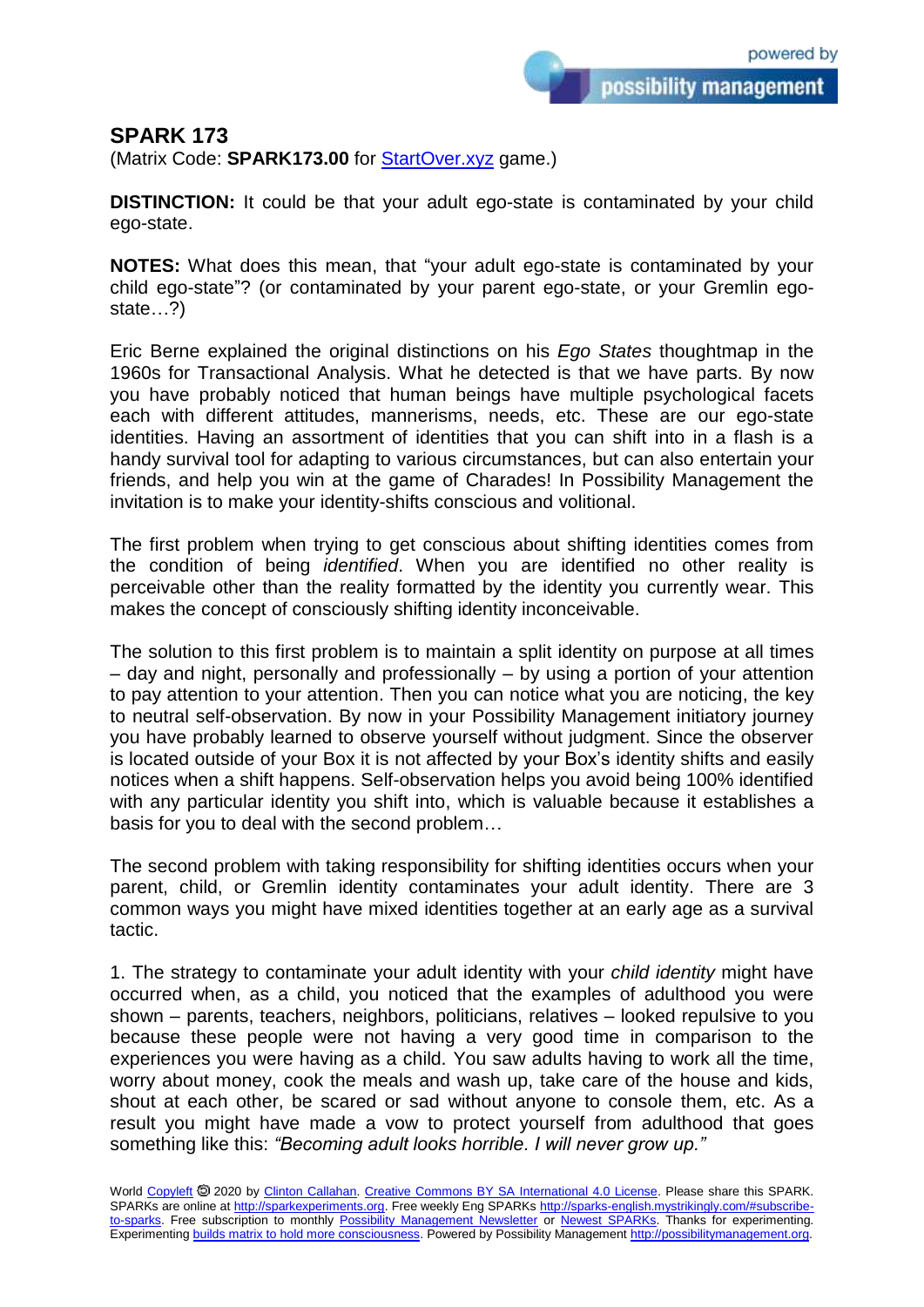To accomplish your vow you blended your *child identity* into your adult identity so you need never become purely adult. This way you maintained a backdoor through which you can escape into being childish. The result now is that when problems, conflicts, opportunities, or challenges arise your automatic response is to complain, blame, resent, pout, be a victim, manipulate, sulk, or "take your ball and go home," naturally outing yourself from joining a team and creating effective results. Has this ever happened to you?

2. In comparison, if you mix your *parent identity* with your adult identity you get to avoid becoming an authority and remain unattackable. By deferring to an external authority you duplicate your parents' neurosis, espousing strong opinions about what is right or wrong, how things have to be, what should and should not happen, etc.. These foreign opinions and beliefs strangle your free attention so you have no liberty to explore or evolve. Your payoff for mixing your parent identity into your adult identity is that you get to be inarguably right. However, the rules you hold also hold you. You can escape that prison through sneaking, lying, cheating, self-deception, or numbing yourself with alcohol or other sleep-inducing agents to the pain of failing to fulfill your self-assigned life mission. Does this remind you of anyone?

3. It could also be that you mixed your *Gremlin identity* into your adult identity. That easily happens if as a child you felt protected when you used your Gremlin's ability to be tougher, nastier, ruder, cruder, less respectful, or more aggressive than the other kids or grown-ups. The idea of entering adulthood with your Gremlin sitting at your side rather than in front shielding you feels stupidly unprotected. The result is that whenever stressful situations threaten or an opportunity for vulnerability arises, a Gremlin-contaminated adult responds by stomping the bastards to smithereens without remorse, cussing, spitting, scratching, fighting, stealing, threatening to destroy everything, and plotting revenge. Know anyone like this?

The solution to the second problem that arises when trying to make shifting identities conscious – namely, unmixing your ego-state identities – is an experiment.

## **EXPERIMENTS:**

**SPARK173.01** And the experiment is a tough one… Distinguishing your adult identity from whatever combination of other identities it might be mixed with cannot be done by anyone but you. Your main tool will be to remain acutely aware of what it costs you to forfeit your access to adulthood and its doorway to the archetypal domains. If your adult identity is contaminated you cannot be adult so you cannot enjoy the archetypal qualities and experiences of your Being. By keeping that pain as a friend at your side it can alert you to not trusting any reaction you might be moved to deliver. Yes, just stop. Say nothing. Wait. Do not react. Stopping will cause a recoil that you can follow back to its source – which in every case will be the contamination element: the parental opinions and rules, the childhood neediness and fears, or the Gremlin shadow purposes. By delaying your reaction you see the contaminant, and then with slow and careful effort you can extract the contaminating elements and respond in pure adulthood, without criticism, without panic, and without Gremlin's *"Ha-ha! I got you!"* grin. For a year you might be in relationship with people but remain in near silence. (It took me longer that that… but I'm slow…)